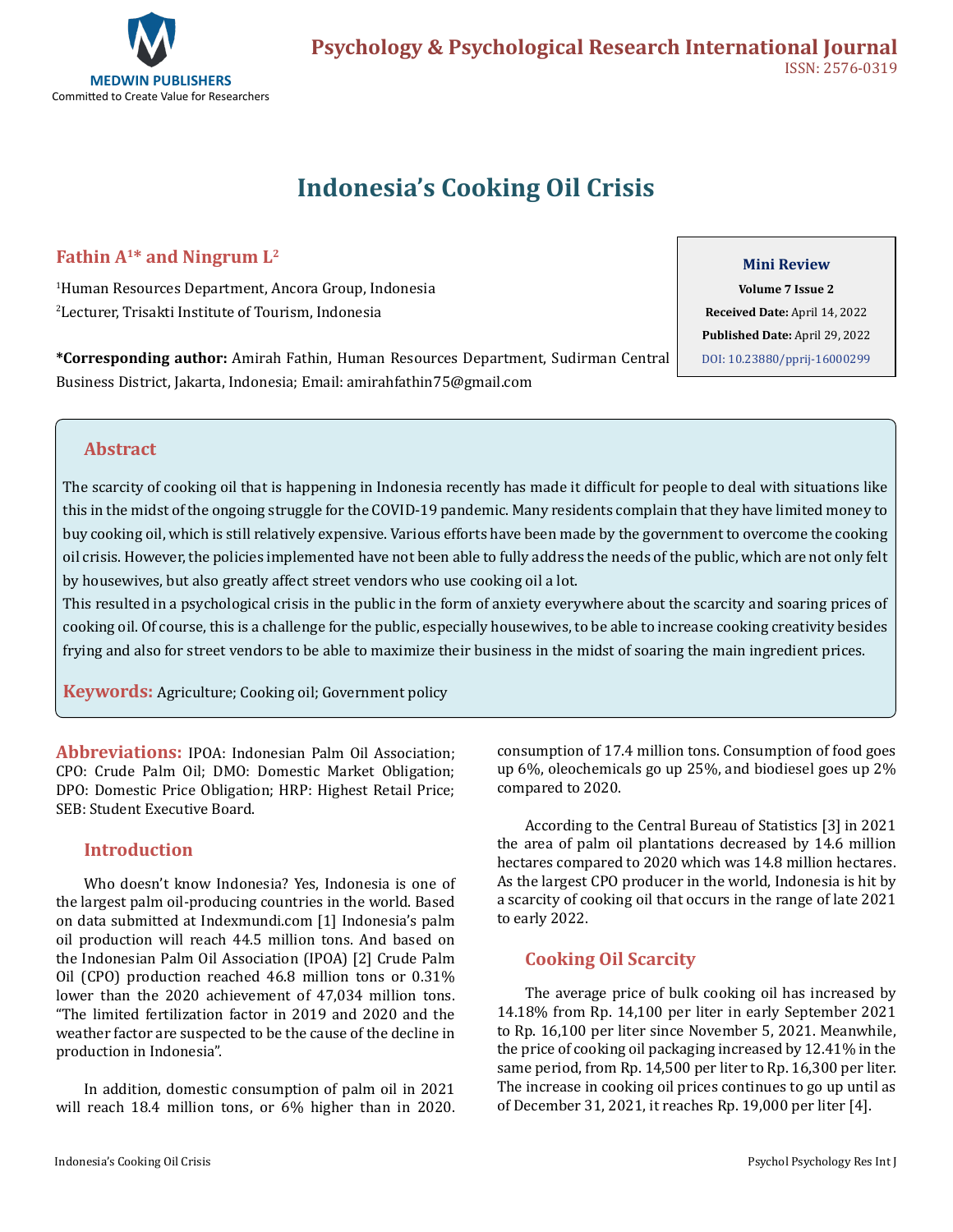## **2 [Psychology & Psychological Research International Journal](https://medwinpublishers.com/PPRIJ/)**

Isy Karim as Director of Main and Important Ingredients at the Ministry of Trade explained that the increase in cooking oil prices was triggered by the increase in international CPO prices. The increase in CPO prices itself occurred as a result of the decline in world vegetable oil stocks, including palm oil. The energy crisis that hit several countries such as China and India also attracted demand for palm oil.

Muhammad Lutfi the Minister of Trade, said "We want to ensure that the industry that produces cooking oil has sufficient stock so that this normal situation can be achieved as soon as possible. This goes on until normal."

He implemented the Domestic Market Obligation (DMO) and Domestic Price Obligation (DPO) policies to maintain and fulfill the availability of cooking oil at affordable prices. This policy was determined by considering the results of the evaluation of the implementation of the one-price cooking oil policy which has been implemented since January 19, 2022, amounting to Rp. 14,000 per liter.

As of January 27, 2022, the DMO policy mechanism must apply to all producers of oil exporters who are required to supply domestic cooking oil of 20% of their respective export volumes. Minister of Trade explained that the national demand for cooking oil in 2022 is 5.7 million kiloliters [5].

The Minister of Trade hopes that with the implementation of this policy, the public can continue to obtain cooking oil at affordable and profitable prices for small sellers, distributors, and producers.

The government also conveyed several reasons for the high price of cooking oil. The Director-General of Domestic Trade at the Ministry of Trade, Oke Nurwan, said that the increase in cooking oil prices was due to various obstacles in various countries which spurred international prices to also rise.

"Canada and Argentina as suppliers of Canola Oil experienced crop disruptions so that their production fell about 7% and caused a decline in world supply," he said [6]. Moreover, Malaysia's CPO production fell by around 8%. The trigger is due to the shortage of workers due to the COVID-19 pandemic.

"The energy crisis in several countries, such as India, China, and Europe, has diverted bioenergy, including biodiesel. High logistics costs due to the pandemic decreasing in shipping frequency so that the space for transport vessels is limited also has an impact on the scarcity of international containers." he continued.

Listyo Sigit Prabowo as National Police Chief General instructed his subordinates to increase supervision over oil distribution. There is also a concern of supervision at ports, border routers, and land routes to prevent violations by producers from secretly exporting CPO and its derivatives [7].

The traders including distributors, modern retailers, traditional merchants, small retailers, to consumers, especially street food vendors, are faced with anxiety about the high selling price of cooking oil. In addition to high prices, people are also faced with scarcity.

Then as of February 1, 2022, the government set the Highest Retail Price (HRP) for bulk cooking oil of Rp. 11,500, simple packaged cooking oil of Rp. 13,000, and premium packaged cooking oil of Rp. 14,000 [8].

Some people admit that they often run out of cooking oil stocks. This was revealed by a seller named Udin who sells fried foods in Sumedang, West Java. According to him, every day the street vendors in the area often queue for cooking oil, but they don't get any.

Whereas in shopping centers when releasing cooking oil on a schedule at certain hours. However, sellers in the area very rarely get it. "Usually, the cooking oil comes around 08.00. Start queuing at 11.00 and there will be another at 18.00. Because they already know the schedule, so consumers are scrambling," said Udin [9].

The government also held a Cheap Cooking Oil Market Operation in several regions in Indonesia based on some suggestions from the public who complained about the high price and scarcity of cooking oil in the market. This activity is carried out at the same time to help the public to be able to buy cooking oil at affordable prices and reduce prices.

One of them is the Cooking Oil Market Operation in Pekalongan City, Central Java, which was held on February 22, 2022, through the local Trade, Cooperatives, and SMEs at some traditional markets for three days. As much as 4,000 liters of cooking oil is allocated per day provided in two markets.

His party is also collaborating with The Indonesian Bureau of Logistics to be able to help facilitate the implementation of Cheap Market Operations for the public with cooking oil commodities and others. It appears that the activity took place safely, smoothly, and in an orderly manner with the assistance of police personnel from the Pekalongan City Police so that the people who are queuing are not crowded.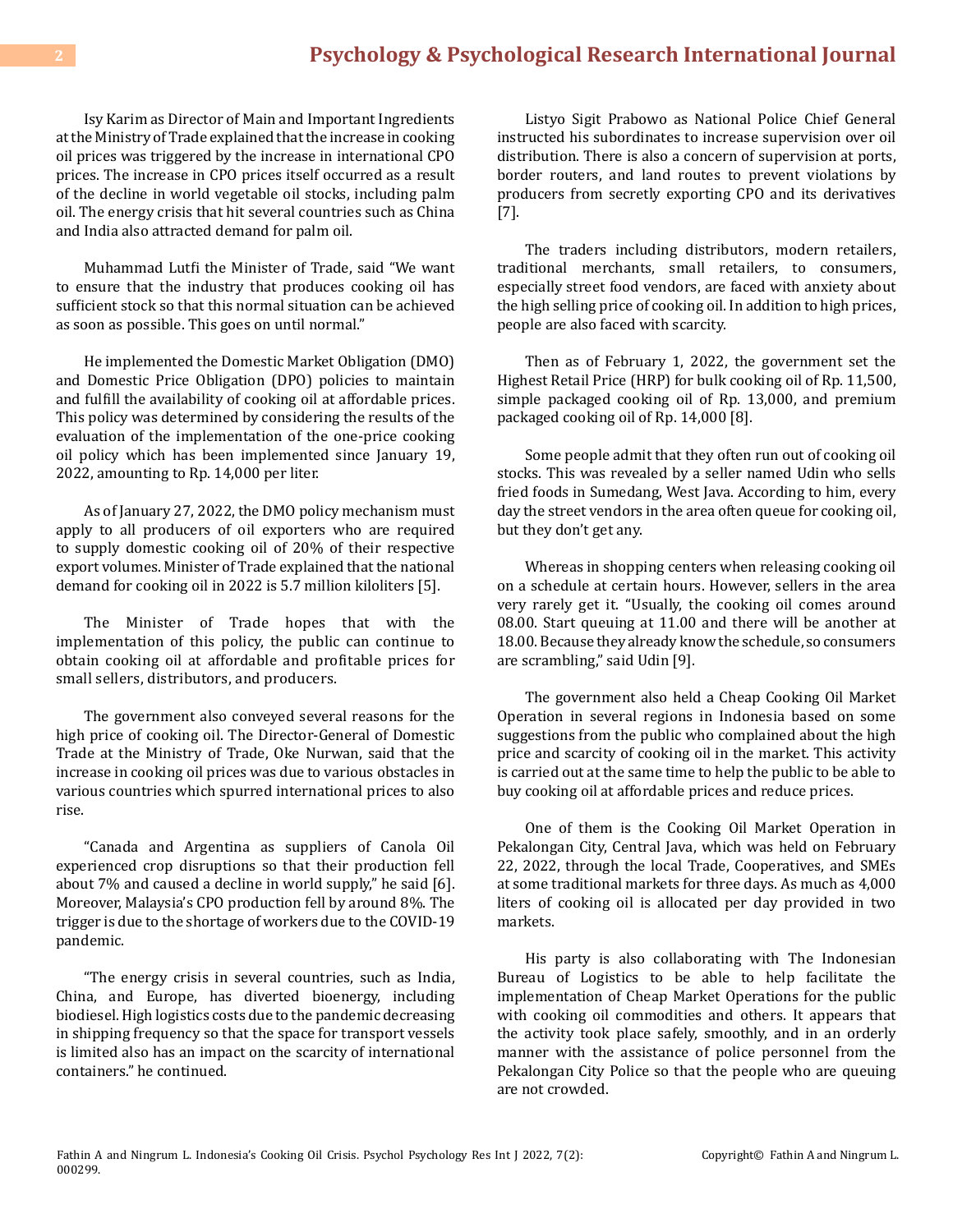# **3 [Psychology & Psychological Research International Journal](https://medwinpublishers.com/PPRIJ/)**

This activity was welcomed positively by the residents of the Flats. One of them is Heni who was willing to queue and came in the morning to get the packaged cooking oil at an affordable price. "Finally, the operation of this cheap cooking oil market is very profitable for the residents, because when I buy it at a shop near the village or mini market, it often runs out and if it is, the price is more expensive, around Rp. 19,000 to Rp. 20,000 per liter. I buy it for daily needs only. I hope that activities like this can continue to be held by the government in helping the public,' said Heni [10].

The Cheap Cooking Oil Market Operation in various regions is also not always found. Circumstances like this make people panic buying, which makes many people compete to find cheap cooking oil in various places so that it can be resold to people who still need it.

Later, the Minister of Trade stated that the Domestic Market Obligation policy for cooking oil was changed from the previous 20% to 30%. "It is stipulated today and applies tomorrow that all those who export must submit 30% Domestic Market Obligation oil," Lutfi said in a virtual press conference on March 9 [11]. He also mentioned that the distribution of cooking oil has been running in all regencies or cities. Lutfi said, from February 14 to March 8, 2022, total exports of CPO and its derivatives reached 2,771,294 tons and there were 126 export issuances from 56 exporters.

Then, the total DMO collected was 573,890 tons. Total DMO was distributed 415,787 tons which were distributed in the form of bulk cooking oil and packaged cooking oil to the market. "The distribution of DMO has exceeded the estimated one-month consumption requirement of 327,321 tons," said the Ministry of Trade.

After the enactment of the new DMO rules, the stock of subsidized cooking oil in some markets and shops is starting to become scarce and the price of non-subsidized cooking oil soars varies. Now the public is complaining because the current stock of subsidized cooking oil in various areas has run out, all that's left is non-subsidized cooking oil, so the public is very disappointed.

Chairperson of the Indonesian Democratic Party of Struggle, Megawati Soekarno Putri was surprised because many people were willing to wait in long lines to buy cooking oil. "I just rubbed my chest, it's not a matter of not having expensive cooking oil. It made me think, so do mothers only fry every day? Until that's the fight" she said in a virtual webinar [12]. She explained that she intended to say this so that there would be awareness in the public that it is important to provide a balanced nutritional intake, not just eating fried foods.

This is very unfortunate for the public, causing a polemic who thinks that she is less sensitive because people are willing to queue for cooking oil not only for home cooking used by housewives but street vendors must also be willing to queue to get cheap cooking oil prices to maintain the stability of food selling prices amid rising main ingredients prices.

Now the government has released the highest retail price of cooking oil with an average price per liter of Rp. 23,000 and for two-liter packages averages of Rp. 45,000 since March 18, 2022. This step was taken after the scarcity of cooking oil circulation in several regions [13].

After the highest retail price was lifted, cooking oil was abundant in the market. However, the price of cooking oil in several regions remains different.

#### **People's Attitude towards Reality**

This creates new problems for the public, in which they still have to dig deeper to buy cooking oil. People scream in the face of situations like this. Every day hope that the situation will return to normal although do not know how long this will last.

The reason is the scarcity of cooking oil should not be the same as the case of sugar, soybeans, or salt. This is because other commodities must be supplied through imports while cooking oil in the country is quite abundant, and Indonesia is one of the largest producers in the world.

Moreover, the month of Ramadan which is getting closer is not only a happy moment awaited by Muslims but also the moment that sellers throughout Indonesia have been waiting for. Because every Ramadan, a lot of super micro-businesses appear. Now that the Covid-19 pandemic has gradually improved, sellers are still in a dilemma because of the high price of cooking oil.

As said by a fried food seller named Widya in the city of Padang, West Sumatra, admits that cooking oil is the most important requirement for running her business. "I've been selling fried foods every day. But every moment of Ramadan, I increase the number of fried foods I make. That number has increased to 10 times compared to normal days," she said [14].

Likewise in other areas, where fried food sellers are forced to reduce their food size and also don't have the heart to increase the price of their fried foods. The reason is, they are worried that their customers will run away one by one.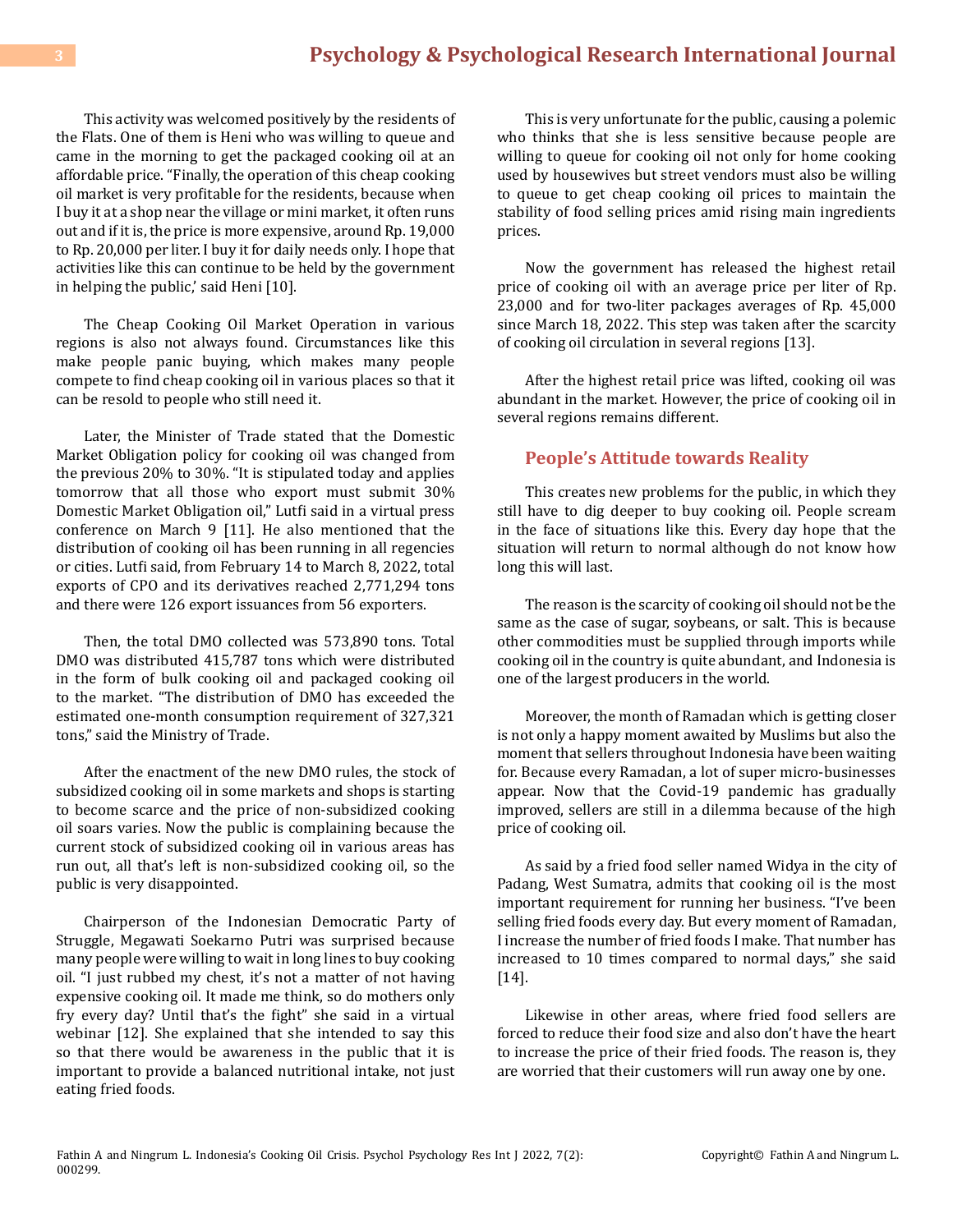# **4 [Psychology & Psychological Research International Journal](https://medwinpublishers.com/PPRIJ/)**

Meanwhile, Leni, a fried food seller in the Bandung area, West Java, admitted that in a day she had to spend 4 liters of simple packaged cooking oil. Although now the price of cooking oil has reached Rp. 48,000 per 2 liters, she still insists on buying it.

Usually, in the morning, her fried foods are sold out as a companion to the porridge and yellow rice which she also sells. However, until late afternoon the fried foods still piled up. Moreover, she often gets complaints from customers because the size of her fried foods is getting smaller.

"There's a lot of impacts. I often get complaints because the fried foods are getting smaller, even though I'm also looking for profit," said Leni. She was happy when she heard about the availability of cooking oil stocks, but only briefly. When she visited supermarkets and wholesalers, it turned out that the price of cooking oil had soared again, plus it was approaching Ramadan which made some of the main ingredients expensive in the market.

Amid rising cooking oil prices, Leni did not stop selling. She even admitted that since the scarcity of cooking oil she had never deliberately gone on strike to sell. Leni hopes that the government will be wise in seeing the issue of rising oil prices so that it returns to normal. The reason is, that fried food sellers like her rely heavily on cooking oil [15].

This fact is also felt by housewives because their daily lives are closely related to cooking oil commodities. They generally choose to postpone buying it and work around this by processing food without oil such as using coconut milk or just boiling it.

The cooking method of boiling is getting preferred. Other than avoiding cholesterol attacks, it can also develop food variants with the boiling method. Such as boiled chili sauce, boiled eggs, and others.

Puji, a housewife from Pekanbaru, Riau, was forced to diligently fry and boil while waiting for the right policy or anticipation from the government in overcoming the scarcity of oil in the region which is the largest palm oil producer in Indonesia [16].

Several workers together with farmers held a demonstration in front of the Ministry of Trade building in Central Jakarta on March 22, 2022. President of the Labor Unions Said Iqbal said the mass action came from various organizations such as labor unions, farmers' unions, and other elements of society.

In this action, demonstration participants demanded that the government through the Ministry of Trade lower the

prices of several basic commodities, especially cooking oil so that they are affordable to all levels of society. "We demand to lower the price of cooking oil. Second, provide the availability of cooking oil," said Said Iqbal [17].

The Ministry of Trade received nine representatives of the demonstration participants to conduct an audience with the Directorate General of Domestic Trade, Oke Nurwan. However, it is unfortunate that the audience did not meet the middle point. The Ministry of Trade only explained the reasons for the high price of packaged cooking oil.

The demonstrators firmly rejected the government's stance on determining oil prices by following the market mechanism. Said urged the government to immediately lower the price of cooking oil range from Rp.11,000 to Rp.14,000. Labor unions will stage more demonstrations if the government does not comply with these demands.

In addition, demonstrations were also conducted in several other regions in Indonesia. The Student Executive Board (SEB) throughout the city of Bogor demonstrated in front of the Bogor Presidential Palace, West Java on Friday, April 8, 2022. The demonstration began on foot from the Tugu Kujang area [18].

Until late afternoon, the mass of students still gathered in front of the Bogor Presidential Palace. They continued to shout slogans while holding up banners of demands.

The demonstration also caused severe traffic jams around the Bogor Presidential Palace area, from Pajajaran Street to Otista Street.

Currently, the government has announced a policy of providing cash transfers for cooking oil to the public. It will be carried out from April 4 to April 21, 2022, and for its inauguration, it has been carried out on April 7, 2022. The Ministry of Social Affairs is ready to support the government's policy to distribute cash transfers of cooking oil.

The Secretary-General of the Ministry of Social Affairs, Hari Hikmat said that the cash transfers of cooking oil would be based on integrated social welfare data. The Ministry of Social Affairs will carry out verification efforts every month to ensure the validity and reliability based on the name by the address which is also accompanied by photos of the condition of the beneficiary's houses obtained through geotagging.

Cash transfers will be distributed to the public in two different schemes. The first is the food transfer scheme through the Ministry of Social Affairs. The second is the Cash transfer scheme for street vendors, stalls, and fishermen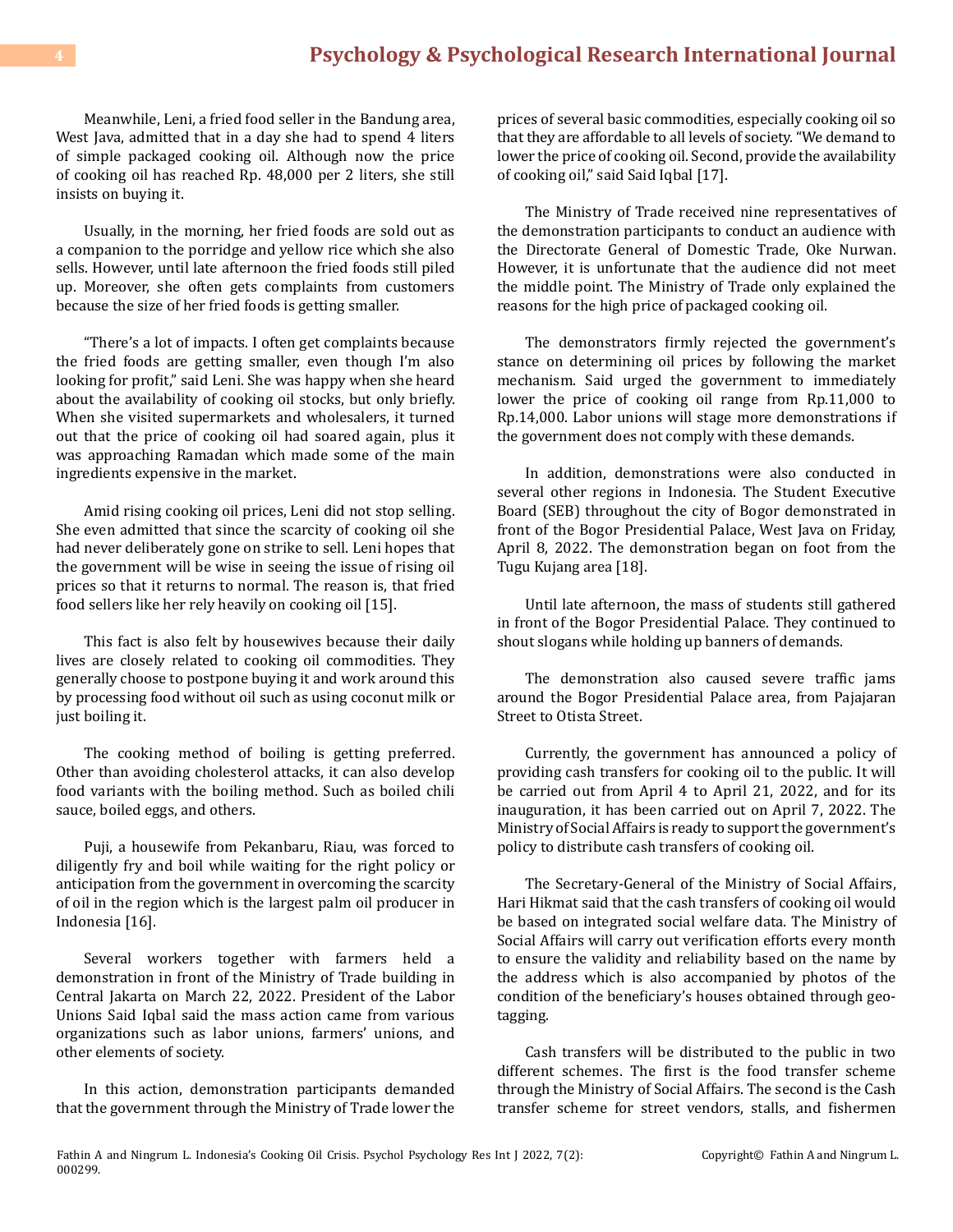through the national armed forces or police.

The amount of the 2022 cash transfer that will be given to the beneficiary families is Rp. 100,000 for three months April, May, and June. Later, it will be distributed at once, which means per beneficiary families will receive directly Rp. 300,000.

In distributing cash transfers of cooking oil, the Ministry of Social Affairs will be assisted by the Director-General of Handling the Poor and the Director-General of Protection and Social Security. "The Ministry of Social Affairs is ready to distribute this cash transfer of cooking oil with integrated and distribution to April 21, 2022, together with the basic food program or non-cash food transfer," Harry said at a press conference on the Indonesian Economics YouTube channel [19].

Commission IV of the Indonesia House of Representatives considers that the government's efforts to provide cash transfers of cooking oil have not been a solution to the high price of cooking oil, which is only an instant policy.

Anggia Erma Rini as Deputy Chair of Commission IV of the Indonesia House of Representatives revealed at the Hearing Meeting of Commission IV that the policy of subsidies or cash transfer did not lead to or open up the real problem. "We are the largest producer of Crude Palm Oil (CPO), we regulate the regulations, we decide. We don't trust by whom? Let me ask who we are helpless now?" said Angie.

Was also said that Hermanto a member of Commission IV too, considered that the problem with cooking oil was in the distribution system. "As far as we are concerned with this cooking oil, the problem is in distribution. The one playing it is the mafia. Therefore, we ask for coordination between the Ministry and the officers to take action against the perpetrators." Hermanto said [20].

#### **Final Considerations**

The availability of cooking oil is currently experiencing an unbalanced condition due to the large market demand while producers are limited, resulting in a stronger producer dominance. Coupled with the current release of cooking oil prices on the market which is considered quite expensive.

Therefore, it is very necessary for market improvement and control factors, including new policies, increasing producers in the regions with the encouragement of Regional Owned Enterprised so that the number of producers and consumers' needs can be balanced.

In addition, it needs a more approach to consumers as well as expanding employment opportunities, controlling CPO exports can be through an increase in export taxes if they want to suppress the demand for CPO as the main ingredient for various purposes.

Then, the government together with law enforcement officers firmly controls illegal stockpiling and exports without mercy, as well as encourages alternative oils other than CPO such as from other vegetables and coconut.

#### **References**

- 1. [\(2021\) Palm oil production by country in 1000 MT. Index](https://www.indexmundi.com/agriculture/?commodity=palm-oil&graph=production)  [Mundi.](https://www.indexmundi.com/agriculture/?commodity=palm-oil&graph=production)
- 2. [Indonesian Palm Oil Association \(2022\) Palm oil industry](https://gapki.id/news/20519/kinerja-industri-sawit-2021-prospek-2022) [performance in 2021 and prospects in 2022. Gapki.](https://gapki.id/news/20519/kinerja-industri-sawit-2021-prospek-2022)
- 3. [Central Bureau of Statistics \(2021\) Plantation area by](https://www.bps.go.id/indicator/54/131/1/luas-tanaman-perkebunan-menurut-provinsi.html)  [province \(thousand hectares\), 2019-2021. BPS.](https://www.bps.go.id/indicator/54/131/1/luas-tanaman-perkebunan-menurut-provinsi.html)
- 4. [Timorria IF \(2021\) Prices keep rising, and cooking oil](https://ekonomi.bisnis.com/read/20211108/12/1463403/harga-terus-naik-minyak-goreng-wajib-kemasan-tetap-berlaku-1-januari-2022) [mandatory packaging is still valid on January 1, 2022.](https://ekonomi.bisnis.com/read/20211108/12/1463403/harga-terus-naik-minyak-goreng-wajib-kemasan-tetap-berlaku-1-januari-2022) [Ekonomi Bisnis.](https://ekonomi.bisnis.com/read/20211108/12/1463403/harga-terus-naik-minyak-goreng-wajib-kemasan-tetap-berlaku-1-januari-2022)
- 5. [Catriana E \(2022\) Ministry of trade implements DMO](https://money.kompas.com/read/2022/01/27/174743626/kemendag-terapkan-kebijakan-dmo-dan-dpo-minyak-goreng?page=all)  [and DPO cooking oil prices. In: Sukmana Y \(Ed.\), Money](https://money.kompas.com/read/2022/01/27/174743626/kemendag-terapkan-kebijakan-dmo-dan-dpo-minyak-goreng?page=all) [Kompas.](https://money.kompas.com/read/2022/01/27/174743626/kemendag-terapkan-kebijakan-dmo-dan-dpo-minyak-goreng?page=all)
- 6. [Waluyo CA \(2021\) Remember, 11 million cooking oil are](https://nasional.kontan.co.id/news/ingat-11-juta-liter-minyak-goreng-diguyur-di-pasar-harga-cuma-rp-14000-per-liter)  [flushed in the market, the price is only Rp. 14,000 per](https://nasional.kontan.co.id/news/ingat-11-juta-liter-minyak-goreng-diguyur-di-pasar-harga-cuma-rp-14000-per-liter) [liter. Nasional Kontan.](https://nasional.kontan.co.id/news/ingat-11-juta-liter-minyak-goreng-diguyur-di-pasar-harga-cuma-rp-14000-per-liter)
- 7. [Santoso SP \(2022\) This is the strict attitude of the](https://ekonomi.bisnis.com/read/20220315/12/1510962/ini-sikap-tegas-kapolri-menyikapi-kelangkaan-minyak-goreng) [national police chief in responding to the scarcity of](https://ekonomi.bisnis.com/read/20220315/12/1510962/ini-sikap-tegas-kapolri-menyikapi-kelangkaan-minyak-goreng) [cooking oil crisis. Ekonomi Bisnis.](https://ekonomi.bisnis.com/read/20220315/12/1510962/ini-sikap-tegas-kapolri-menyikapi-kelangkaan-minyak-goreng)
- 8. [Yafiz I, Pahlevi A \(2022\) Cooking oil overflows after the](https://www.bbc.com/indonesia/indonesia-60754619) [high retail price is lifted, but now it's expensive. BBC.](https://www.bbc.com/indonesia/indonesia-60754619)
- 9. [Alkambah Y \(2022\) Cooking oil scarcity, street vendors](https://sumedang.jabarekspres.com/2022/02/25/kelangkaan-minyak-goreng-pedagang-kaki-lima-sering-kehabisan-minyak-goreng-saat-antre/) [often run out of cooking oil when queuing. Sumedang](https://sumedang.jabarekspres.com/2022/02/25/kelangkaan-minyak-goreng-pedagang-kaki-lima-sering-kehabisan-minyak-goreng-saat-antre/)  [Jabar Ekspres.](https://sumedang.jabarekspres.com/2022/02/25/kelangkaan-minyak-goreng-pedagang-kaki-lima-sering-kehabisan-minyak-goreng-saat-antre/)
- 10. [\(2022\) Response to public complaints, the city](https://pekalongankota.go.id/berita/respon-keluhan-masyarakat-pemkot-gelar-operasi-pasar-minyak-goreng-rp13500.html)  [government holds a cooking oil market operation. Public](https://pekalongankota.go.id/berita/respon-keluhan-masyarakat-pemkot-gelar-operasi-pasar-minyak-goreng-rp13500.html)  [Communications Team of Pekalongan City.](https://pekalongankota.go.id/berita/respon-keluhan-masyarakat-pemkot-gelar-operasi-pasar-minyak-goreng-rp13500.html)
- 11. [Susanto VY \(2022\) Ministry of trade increases the DMO](https://nasional.kontan.co.id/news/kemendag-menaikkan-dmo-minyak-goreng-menjadi-30)  [of cooking oil to 30%. Nasional Kontan.](https://nasional.kontan.co.id/news/kemendag-menaikkan-dmo-minyak-goreng-menjadi-30)
- 12. [Sulistyowati FI \(2022\) When megawati's statement on](https://regional.kompas.com/read/2022/03/25/051900678/saat-pernyataan-megawati-soal-minyak-minyak-goreng-ditafsirkan-berbeda-oleh?page=all) [cooking oil was interpreted differently the Indonesian](https://regional.kompas.com/read/2022/03/25/051900678/saat-pernyataan-megawati-soal-minyak-minyak-goreng-ditafsirkan-berbeda-oleh?page=all) [Democratic Party of Struggle politician. In: Utomo AP](https://regional.kompas.com/read/2022/03/25/051900678/saat-pernyataan-megawati-soal-minyak-minyak-goreng-ditafsirkan-berbeda-oleh?page=all) [\(Eds.\), Regional Kompas.](https://regional.kompas.com/read/2022/03/25/051900678/saat-pernyataan-megawati-soal-minyak-minyak-goreng-ditafsirkan-berbeda-oleh?page=all)